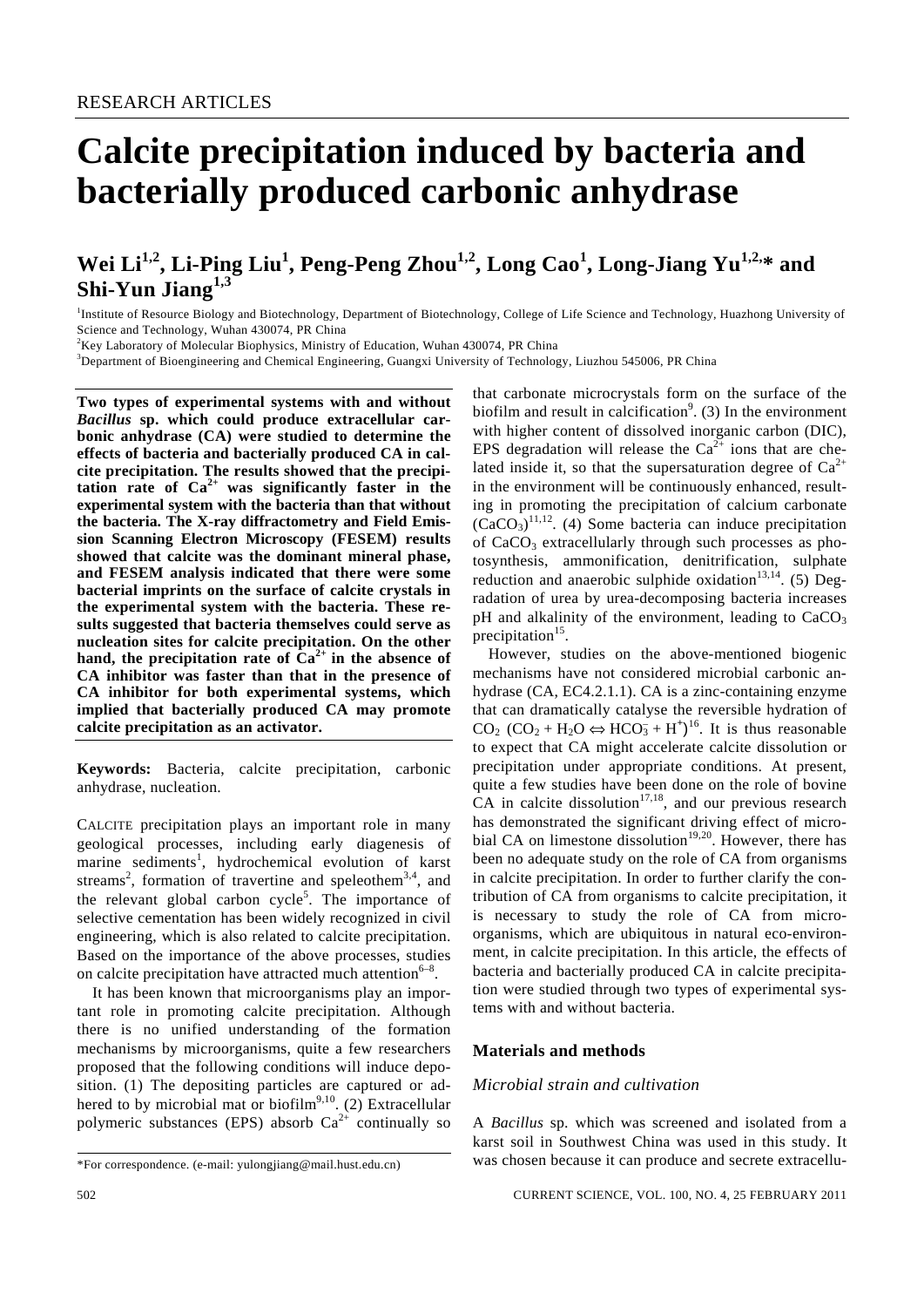lar CA, and displays a capacity of crystallization behaviour of carbonates in the experimental system. The strain was used to inoculate with 10% inoculation amount into a sterilized liquid culture made by mixing beef extract  $(5 g)$ , proteose peptone  $(10 g)$ , NaCl  $(5 g)$  and zinc sulphate (10 μM) into 1000 ml distilled water. The final pH of the culture was around 7.2. Then the culture was incubated for 24 h at 30°C in a rotating shaker at a rotation rate of 120 rpm. The final reading in the optical density  $(OD<sub>600</sub>)$  of the five-fold diluted culture was around 0.5.

# *Preparation of crude enzyme liquid of microbial CA*

At the end of the incubation period, a portion of the final liquid culture containing the bacteria was centrifuged at 7000 rpm and 4°C for 10 min to remove the bacterial cells. The resultant supernatant was separated and further filtered using a 0.22 μm filter membrane to eliminate any remaining scraps of broken cell membranes, and then a crude enzyme solution containing extracellular CA was obtained. The CA activity of this crude enzyme solution was 0.907 U m $l^{-1}$ .

# *Experimental systems*

Two types of experimental systems were designed; with and without the bacteria. For the experimental system with the bacteria, two test groups were designed as groups A and B. Acid-washed 250 ml flasks containing 100 ml of the uncentrifuged liquid culture containing the bacteria were used in each group. The bacterial culture group was named group A. The group supplemented with CA-specific inhibitor acetazolamide (AZ) to inhibit extracellular CA produced by the bacteria, was named the bacterial culture  $+ CA$  inhibitor group or group B for convenience. The final concentration of AZ in the solution was  $1.17 \times 10^{-6}$  mol  $1^{-1}$ , which was sufficient for the inhibition of bacterial CA. For the experimental system without the bacteria, two test groups were designed as groups C and D. Acid-washed 250 ml flasks containing 100 ml of the crude enzyme solution were used in each group. The culture solution group was named as group C. The group which was supplemented with AZ (final concentration was  $1.17 \times 10^{-6}$  mol l<sup>-1</sup>) to inhibit CA activity in the solution was named the culture solution  $+ CA$  inhibitor group or group D for convenience. Two control groups were designed as groups E and F for the two types of experimental systems. Acid-washed 250 ml flasks containing 100 ml of sterilized liquid medium were used in group E, which was named the medium control group and acid-washed 250 ml flasks containing 100 ml distilled water were used in group F, which was named the water control group. All groups were supplemented with 25.2 mM (final concentration) of NaHCO<sub>3</sub> and CaCl<sub>2</sub> at the beginning of experiments respectively. The flasks for

CURRENT SCIENCE, VOL. 100, NO. 4, 25 FEBRUARY 2011 503

each group were then put on a rotating shaker at a rotation rate of 120 rpm at 30°C. Separate flasks of samples were made up for analysis at sampling periods of every 1 h from 0 to 3 h and every 3 h after 3 h. After each sampling period, the samples were centrifuged and the supernatant was analysed for  $Ca^{2+}$  concentration. The experiments continued for 24 h. After the experiments, the crystals precipitated at the bottom of each flask in each group were collected through filtration, washed and dried for analysis of morphology and mineralogical composition. The entire experiment was repeated three times.

## *Analytic methods*

 $Ca<sup>2+</sup>$  concentration was measured by ethylenediaminetetraacetic acid (EDTA) titration<sup>21</sup>. CA activity was determined from the rate of  $CO<sub>2</sub>$  hydration by following the change of pH traced on a chart recorder, as described earlier<sup>19</sup>. The precipitated crystals were analysed using Field Emission Scanning Electron Microscopy (FESEM) (FEI, Sirion 200) and X-ray diffractometry (XRD) (PANalytical B.V., X'Pert PRO) to determine morphology and mineralogical composition.

# **Results**

# *Change in Ca2+ concentration*

The descending trend in the concentration of  $Ca^{2+}$  was similar in the control groups as well as in the test groups for both experimental systems (Figure 1). The concentration of  $Ca^{2+}$  all decreased sharply during the first 3 h of



**Figure 1.** Change of  $Ca^{2+}$  with time under different treatments. A, Bacteria culture group; B, Bacteria culture + CA inhibitor group; C, Culture solution group; D, Culture solution + CA inhibitor group; E, Medium control group and F, Water control group. Bars represent mean  $\pm$  standard deviation ( $n = 3$ ).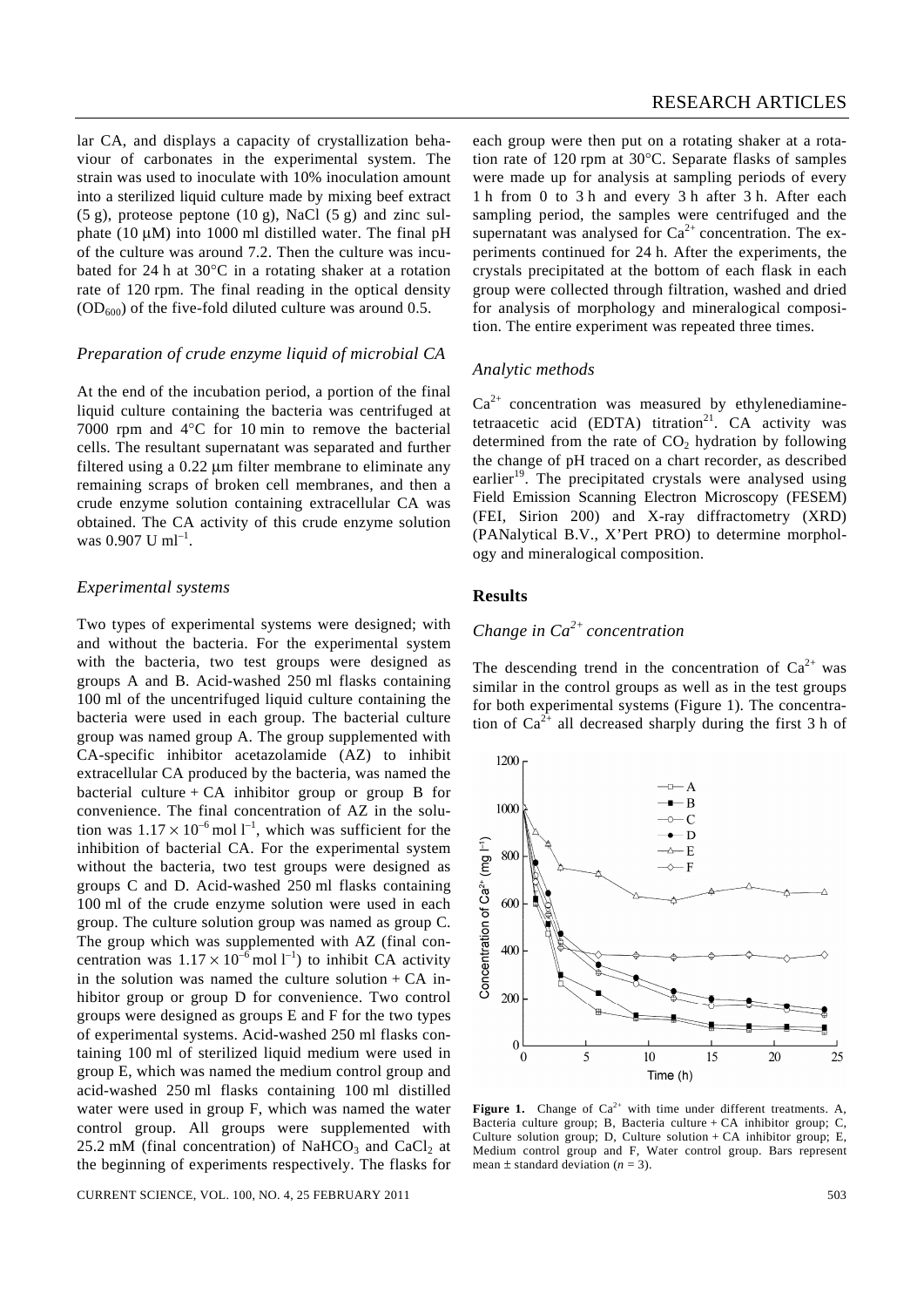the experiment. After 3 h, the concentration of  $Ca^{2+}$ decreased gradually and then approached equilibrium in each group, except for group F. The concentration of  $Ca^{2+}$ in group F was almost stable around 380 mg  $l^{-1}$  after 3 h. In general, the concentration of  $Ca^{2+}$  in the test groups in the presence of bacteria (groups A and B) decreased more rapidly than that in the absence of bacteria (groups C and D). The average concentration of  $Ca^{2+}$  between 15 and 24 h in the test groups A and B was 50% over or above lower than that in the test groups C and D, and 78% over or above lower than that in the group F. In the test groups in the presence of bacteria, the concentration of  $Ca^{2+}$  decreased more rapidly in group A than in group B. The total amount of deposited  $Ca^{2+}$  in group A was 10.0%, 1.7% and 2.1% higher than that in group B at 6 h, 15 h and 24 h respectively. In the test groups in the absence of bacteria, the concentration of  $Ca^{2+}$  decreased more rapidly in the group C than in group D. The total amount of deposited  $Ca^{2+}$  in group C was 4.8%, 3.8% and 2.4% higher than that in group D at 6 h, 15 h and 24 h respectively. Although the concentration of  $Ca^{2+}$  in group F decreased more quickly than that in the test groups in the absence of bacteria in the first 3 h of the experiment, it reached equilibrium soon after 3 h of the experiment and did not continue to decrease. The concentration of  $Ca^{2+}$  in the equilibrium phase in group F was far higher than that in the test groups in both the presence and the absence of bacteria. The descending rate of  $Ca^{2+}$  concentration in the group E was the lowest, and the concentration of  $Ca^{2+}$  in group E was far higher than that in the other groups, including group F.

# *Comparison of XRD patterns among different treatments*

Calcite was precipitated in the test groups in both the presence and the absence of bacteria as well as in the control groups, as confirmed by the XRD analysis (Figure 2). In the XRD patterns, the characteristic diffraction peaks occurred at  $2\theta = 23.3^{\circ}$ ,  $29.6^{\circ}$ ,  $36.2^{\circ}$ ,  $39.6^{\circ}$ ,  $43.4^{\circ}$ , 47.7° and 48.7°, and the strongest reflection occurred at  $2\theta = 29.6^{\circ}$ . XRD analysis of the precipitates showed that calcite with various morphologies formed in all the test groups and the control groups. The calcite Miller indices  $[(102), (104), (110), (113), (202), (018)$  and  $(116)]$  were almost the same.

#### *Comparison of crystals among different treatments*

During the process of deposition visible  $CaCO<sub>3</sub>$  precipitates were clearly observed within 1 h in the test groups A and B and in group F, and obvious precipitates occurred at 2 h in the test groups C and D, and at 3 h in group E. There were obvious differences in the size and shape among different treatments according to FESEM. The sizes of the crystals formed in the test groups A and B



**Figure 2.** X-ray diffraction patterns of precipitates collected from different groups. Numbers in parentheses indicate the Miller indices, where C denotes calcite. A, Bacteria culture group; B, Bacteria culture + CA inhibitor group; C, Culture solution group; D, Culture solution + CA inhibitor group; E, Medium control group, and F, Water control group.

were 20–40 μm in diameter, and those in the test groups C and D were 10–40 μm in diameter, whereas the sizes of the crystals formed in the two types of control groups were the smallest, only 10–20 μm.

 In the test groups A and B, calcite grains were spherical with peanut morphologies (A1 and B1, Figure 3), which had smooth (A1 and B2, Figure 3) and rough surfaces (A2 and B2, Figure 3). There were no obvious differences in the shape and size of calcite crystals between the groups A and B. The number of crystals with coarse surface was relatively more abundant than that with smooth surface. Moreover, some imprints about 1 μm in length on the surface of calcite crystals were observed in both groups A and B. These imprints might have been left behind by bacterial cells which had been washed away during sample preparation. Furthermore, it was also observed that the calcite grains were accumulated by irregular structure of layer flake (A3 and B3, Figure 3). Grains with smooth surface showed much less angularity than those with coarse surface.

 The calcite crystals formed in the test groups C and D were irregular, and approximately of ellipsoidal or square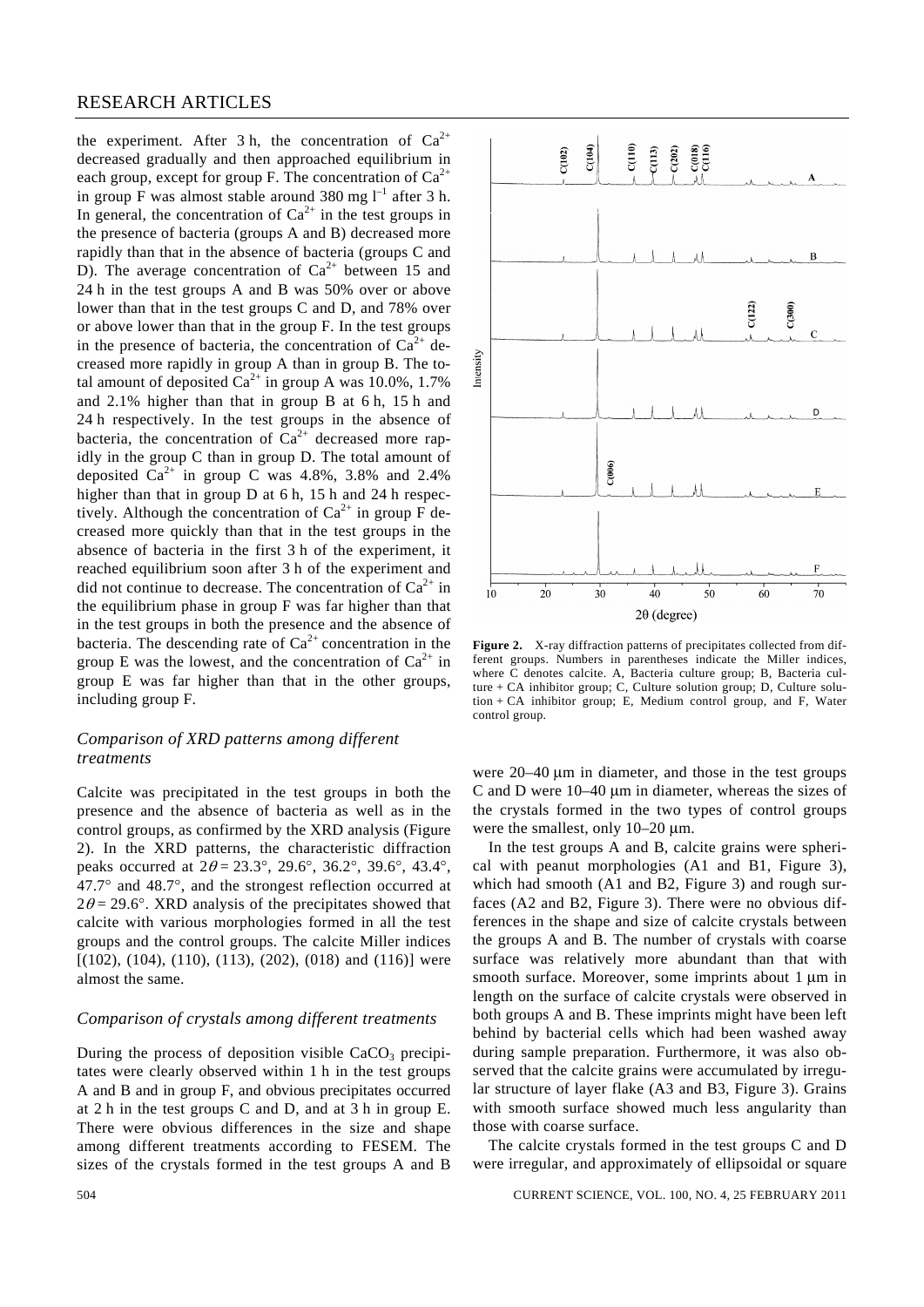

Figure 3. Field emission scanning electron microscopic observations of calcite collected from groups A–F. A1–E1, General overview of calcite grains; A2, B2, Peanut calcite grains and their holes; A3, B3, Detail of a calcite peanut. C2, Several calcite grains seen in the culture solution group; C3, A calcite grain seen in the culture solution group; D2, A calcite grain seen in the culture solution + CA inhibitor group; D3, A calcite grain seen in the culture solution + CA inhibitor group; E2, Peanut calcite grains seen in the medium control group; E3, A calcite grain surface seen in the medium control group; F1, Rhombohedral calcite grains seen in the water control group and F2, F3, Calcite grains seen in the water control group.

CURRENT SCIENCE, VOL. 100, NO. 4, 25 FEBRUARY 2011 505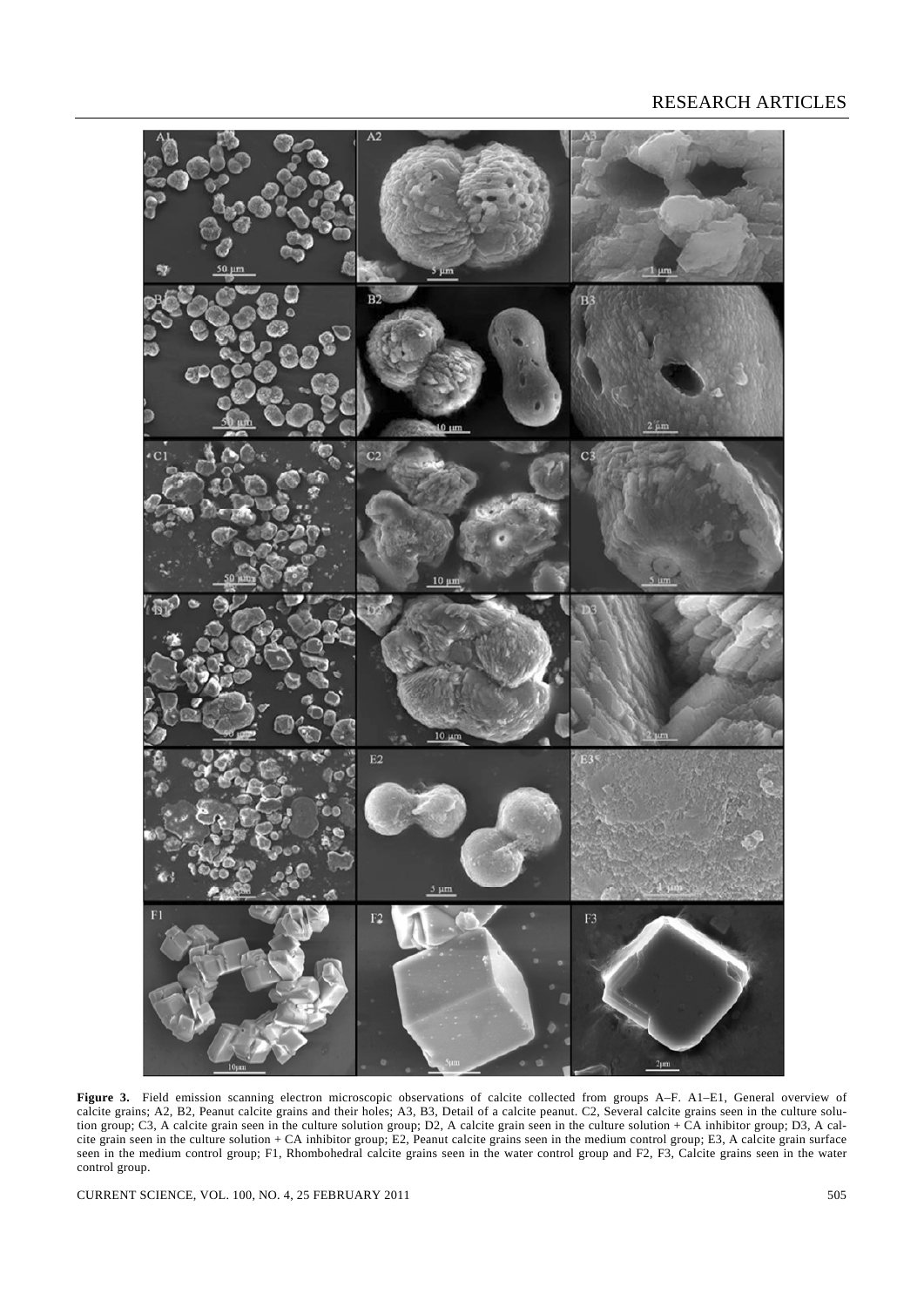morphology (C1, C2, D1 and D2, Figure 3). There were no imprints found on the surface of the crystals, unlike the test groups in the presence of bacteria. Moreover, the form of the crystals was rough (C2 and D2, Figure 3). The calcite crystals were also composed of layer flake structure (C3 and D3, Figure 3), and the layer flakes accumulated compactly.

 The calcite crystals formed in group E were mainly spherical and peanut morphology as well as spherical superposition morphology (E1 and E2, Figure 3), and most of the calcite crystals were spherical. The calcite crystals were also composed of layer flake structure (E3, Figure 3), however, their texture was finer compared to that of the test groups. The calcite crystals formed in the water control group were rhombohedral single crystals, twin crystals and their aggregates (F1, F2 and F3, Figure 3). Since the crystals were formed in the pure water chemical environment, the crystals developed well in rhombohedral structure and crystal morphology were more regular. Rhombohedral calcite was also composed of layer flake structure (F3, Figure 3). However, its surface was smooth and had no angularity.

# **Discussion**

# *Bacteria serving as nucleation sites of CaCO3*

Compared to the experimental system without bacteria, the precipitation rate of  $Ca^{2+}$  was significantly faster in the experimental system with bacteria. Moreover, FESEM analysis indicated that there were some bacterial imprints on the surface of calcite crystals in the experimental system with the bacteria. These results suggested that bacteria might serve as nucleation sites for calcite precipitation, which is in agreement with the earlier results of other researchers. The bacterial cell surface with various ions could nonspecifically induce mineral deposition by providing nucleation sites<sup>22</sup>. Lian *et al.*<sup>23</sup> demonstrated that the process of carbonate crystal formation by *Bacillus megaterium* involved the nucleation of calcite on the bacterial cell walls. It was hypothesized that every cell could serve as a nucleation site for  $CaCO<sub>3</sub>$  precipitation when the cell concentration was  $\text{low}^{24}$ . Possible biochemical reactions in the  $H_2O$ –CO<sub>2</sub>–CaCl<sub>2</sub> system inoculated with the bacteria to precipitate  $CaCO<sub>3</sub>$  at the cell surface are presumed as follows:

$$
Ca_{(1)}^{2+} + Cell \rightarrow Cell-Ca_{(1)}^{2+},
$$
  
\n
$$
HCO_{3(1)}^{+} \Leftrightarrow H_{(1)}^{+} + CO_{3(1)}^{2-},
$$
  
\nCell-Ca<sup>2+</sup><sub>(1)</sub> + CO<sup>2-</sup><sub>3(1)</sub> → Cell-CaCO<sub>3(s)</sub>.

In the bacterial culture medium,  $Ca^{2+}$  is not likely utilized by bacterial metabolic processes, it just accumulates outside the cell<sup>25</sup>. As a result of enzymatic reversible hydration of  $CO<sub>2</sub>$ ,  $CO<sub>2</sub>$  or  $HCO<sub>3</sub>$  is produced and the dissolved  $CO_2$  transforms to  $CO_3^{2-}$  or  $HCO_3^-$  around the cell, commencing the growth of  $CaCO<sub>3</sub>$  crystals around the cell.

# *Determination of bacterial CA involvement in calcite precipitation*

In the  $H_2O$ –C $O_2$ –CaC $O_3$  system, the slow reaction  $HCO<sub>3</sub><sup>3</sup> + H<sup>+</sup> \rightarrow H<sub>2</sub>O + CO<sub>2</sub>$  was considered as one of the rate-limiting steps for the precipitation rate of calcite from supersaturated solutions<sup>26</sup>. CA can catalyse the interconversion of  $CO_2$  and  $HCO_3^-$  (ref. 27), so that the rate of conversion to  $CO<sub>2</sub>$  may increase. Therefore, CA may aid in the precipitation of  $CaCO<sub>3</sub>$ , following the equations:

$$
HCO_3^- + H^+ \rightarrow H_2O + CO_2,
$$
  
\n
$$
Ca^{2+} + 2HCO_3^- \rightarrow CaCO_3 + H^+ + HCO_3^-
$$
  
\n
$$
\rightarrow CaCO_3 + H_2O + CO_2.
$$

The loss of  $CO<sub>2</sub>$  from the system results in an increase in pH and promotes precipitation of CaCO3. Dreybrodt *et*   $al.^{26}$  added bovine CA to the  $H_2O$ –CO<sub>2</sub>–CaCO<sub>3</sub> system, and found that the conversion of  $HCO<sub>3</sub><sup>-</sup>$  into  $CO<sub>2</sub>$  was enhanced, and precipitation rate of  $CaCO<sub>3</sub>$  increased. Liu *et al*. 28 added bovine CA to brines, and the results showed that the enzyme increased the rate of precipitation of  $CaCO<sub>3</sub>$ . Mirjafari *et al.*<sup>29</sup> also demonstrated that bovine  $CA$  promoted the formation of  $CaCO<sub>3</sub>$ . There are additional studies dealing with the presence and the role of CA in the  $CaCO<sub>3</sub>$  deposition process of invertebrates, where  $CaCO<sub>3</sub>$  is the major component in their calcified skeletal structures. For example, Miyamoto *et al*. 30 first discovered a CA domain within nacrein, a soluble organic matrix protein of the nacreous layer in the mollusc *Pinctada fucata*. Watanabe *et al.*31 found an internal sequence in *Tubastrea aurea* that exhibited similarity to a part of the CA sequences. At this point, however, the role of CA from microorganisms in the precipitation of carbonate has been less reported. We had found that CA activity could be detected in most of the studied soil microorganisms from the karst soils<sup>32,33</sup> and explored the effects of microbial extracellular CA on limestone dissolution<sup>19,20,34</sup>. In this article, we studied the effects of CA from *Bacillus*  sp. on calcite precipitation through the inhibition of CA activity in the experimental system with and without bacteria. Both experimental systems showed the inhibition of calcium deposition in the presence of CA inhibitor. However, the differences between the treatments with and without the CA inhibitor were not significant. One of the possible reasons may be that the bacterial culture or culture solution (after removal of the bacteria) had other components except CA, which may also have some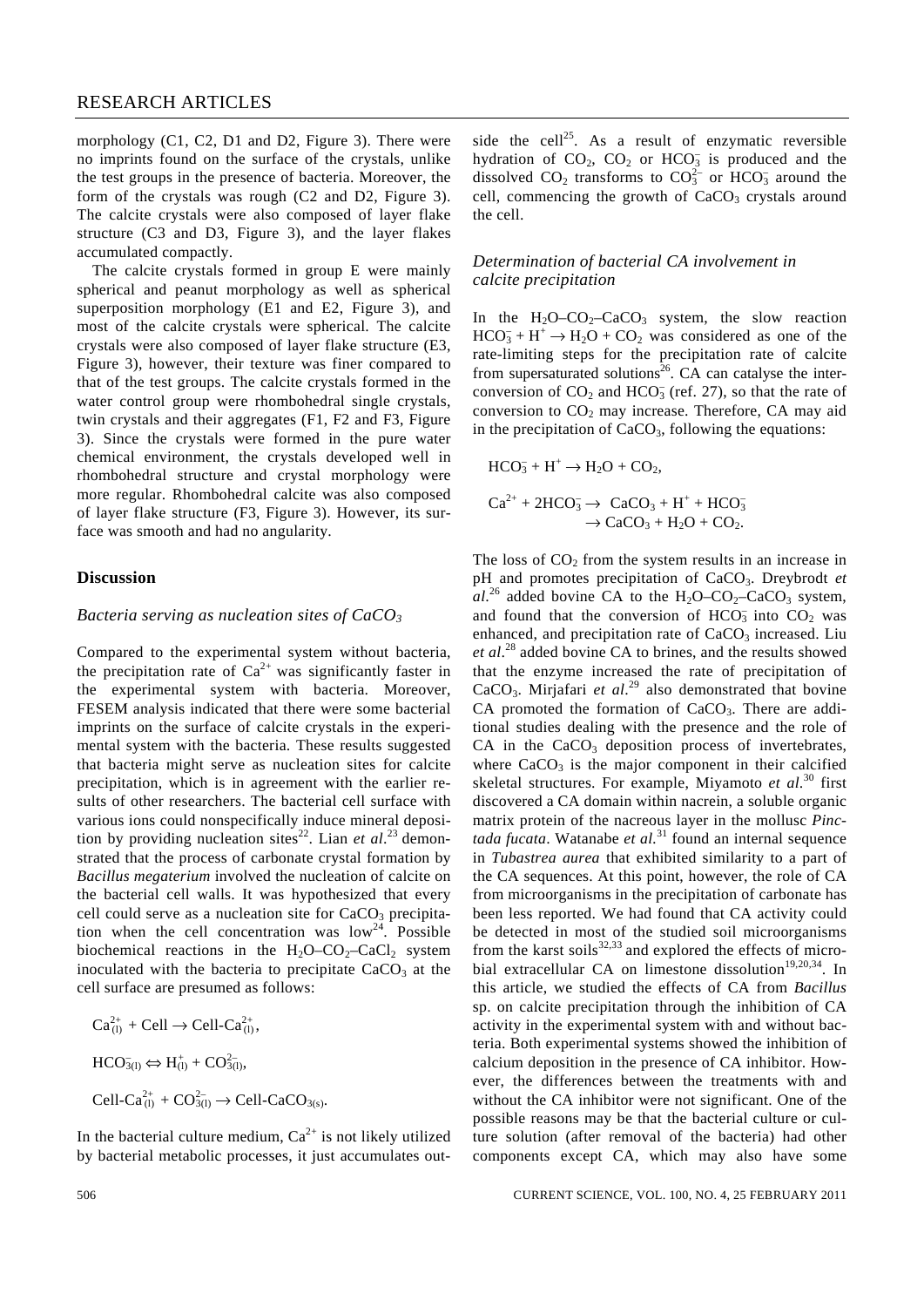effects on calcite precipitation. Nevertheless, CA from bacteria may be involved in calcite precipitation. Tambutté *et al*. 35 also showed that CA was involved in the calcification process of the azooxanthellate coral, *T. aurea* through the inhibition of calcium deposition into the skeleton in the presence of CA inhibitor. Further studies are needed to demonstrate the promoting role of CA from bacteria in calcite precipitation through separating and purifying bacterial extracellular CA from the bacterial culture solution.

 Although the present finding that bacterial CA may promote calcite precipitation as an activator is from the laboratory experiment, there are wide implications for natural carbonate precipitation, since bacteria are ubiquitous in nature, and CA is widespread in prokaryotes and certain eukaryotes $27,33$ . Thus, the contribution of bacterial CA to the carbon cycle needs to be examined while studying the role of microorganisms in the carbon cycle.

#### *Effects of other components on calcite precipitation*

In the present experiments, we adopted both bacterial culture and culture solution as precipitation medium. CA activity could be detected in both the media, which indicated that both media had bacterial extracellular CA. In the media, there were other metabolites produced and secreted by the bacteria during the growth and metabolic process, as well as residual medium ingredients. The organic matter containing proteins (excluding CA), polysaccharides, lipids, etc., might also have some effects on carbonate precipitation. These effects may be numerous: promotion or inhibition of carbonate crystal growth, crystal morphology and calcium binding. A few studies have reported that the organic matrix extracted from the calcified skeletal structures of invertebrates or biomineralized materials could regulate carbonate crystallization and crystal growth. Watanabe *et al*. 31 summarized the possible role of matrix proteins in the formation of calcified hard tissues in invertebrates. They pointed out that matrix proteins may promote nucleation of calcium crystals, inhibit the crystal growth and determine the polymorph of CaCO3. Ozaki *et al*. 36 isolated coccolith matrix acidic polysaccharide (CMAP) from the coccolith of a coccolithophorid alga, *Pleurochrysis haptonemofera*, and found that CMAP showed a strong inhibitory activity on  $CaCO<sub>3</sub>$ precipitation. Furthermore, Braissant *et al*. 37 found that amino acids induced vaterite precipitation with traces of calcite at high xanthan concentrations. At present, however, there is no report about the influence of organic matter such as extracellular proteins (excluding CA), exopolysaccharides, etc. obtained directly from microbial culture solution on calcite precipitation. In our experiments, the total precipitation amount of  $Ca^{2+}$  in the CAinhibited groups was still higher than that in the water control group and the medium control group, suggesting

that the organic matter except CA, in the bacterial culture or culture solution group also had a positive effect on calcite precipitation. However, further questions remain, such as which kind of organic matter plays a leading promoting role in calcite precipitation, or whether the promoting effect results from the synthetical role of these organic matters.

- 1. Millo, C., Sarnthein, M., Erlenkeuser, H., Grootes, P. M. and Andersen, N., Methane-induced early diagenesis of foraminiferal tests in the southwestern Greenland Sea. *Mar. Micropaleontol.*, 2005, **58**, 1–12.
- 2. Dreybrodt, W., Buhmann, D., Michaeli, J. and Usdowski, E., Geochemically controlled calcite precipitation by  $CO<sub>2</sub>$  outgassing: Field measurements of precipitation rates in comparison to theoretical predictions. *Chem. Geol.*, 1992, **97**, 285–294.
- 3. Liu, Z. H., Yuan, D. X., He, S. Y., Cao, J. H. and You, S. Y., Origin and forming mechanisms of travertine at Huanglong ravine of Sichuan. *Geochimica*, 2003, **32**(1), 1–10.
- 4. Spötl, C., Fairchild, I. J. and Tooth, A. F., Cave air control on dripwater geochemistry, Obir Caves (Austria): implications for speleothem deposition in dynamically ventilated caves. *Geochim. Cosmochim. Acta*, 2005, **69**, 2451–2468.
- 5. Frappier, A., Sahagian, D., González, L. A. and Carpenter, S. J., E1 Niño events recorded by stalagmite carbon isotopes. *Science*, 2002, **298**, 565.
- 6. Bang, S. S., Galinat, J. K. and Ramakrishnan, V., Calcite precipitation induced by polyurethane-immobilized *Bacillus pasteurii*. *Enzyme Microb. Technol.*, 2001, **28**, 404–409.
- 7. Dick, J., De Windt, W., De Graef, B., Saveyn, H., Van der Meeren, P. and De Belie, N., Bio-deposition of a calcium carbonate layer on degraded limestone by *Bacillus* species. *Biodegradation*, 2006, **17**, 357–367.
- 8. Rodriguez-Navarro, C., Rodriguez-Gallego, M., Ben Chekroun, K. and Gonzalez-Munoz, M. T., Conservation of ornamental stone by *Myxococcus xanthus*-induced carbonate biomineralization. *Appl. Environ. Microbiol.*, 2003, **69**, 2182–2193.
- 9. Wen, Z. F., Zhong, J. H., Li, Y., Guo, Z. Q., Gao, J. B. and Xu, X. L., Current study on genesis and formation conditions of stromatolites. *Geol. J. China Univ.*, 2004, **10**(3), 418–428.
- 10. Perry, C. T., Biofilm-related calcification, sediment trapping and constructive micrite envelopes: a criterion for the recognition of ancient grass-bed environments. *Sedimentology*, 1999, **46**, 33– 45.
- 11. Arp, G., Hofmann, J. and Reitner, J., Microbial fabric formation in spring mounds ('microbialites') of alkaline salt lakes in the Badain Jaran Sand Sea, P.R. China. *Palaios*, 1998, **13**, 581–592.
- 12. Braissant, O., Decho, A. W., Przekop, K. M., Gallagher, K. L., Glunk, C., Dupraz, C. and Visscher, P. T., Characteristics and turnover of exopolymeric substances in a hypersaline microbial mat. *FEMS Microbiol*. *Ecol*., 2009, **67**, 293–307.
- 13. Castanier, S., Le Métayer-Levrel, G. and Perthuisot, J. P., Ca-carbonates precipitation and limestone genesis – the microbiologist point of view. *Sediment. Geol.*, 1999, **126**, 9–23.
- 14. Castanier, S., Le Métayer-Levrel, G. and Perthuisot, J. P., Bacterial roles in the precipitation of carbonate minerals. In *Microbial Sediments* (eds Riding, R. E. and Awramik, S. M.), Springer-Verlag, Heidelberg, 2000, pp. 32–39.
- 15. Chen, L., Shen, Y. H., Xie, A. J., Huang, B., Jia, R., Guo, R. Y. and Tang, W. Z., Bacteria-mediated synthesis of metal carbonate minerals with unusual morphologies and structures. *Cryst. Growth Des.*, 2009, **9**, 743–754.
- 16. Tripp, B. C., Smith, K. and Ferry, J. G., Carbonic anhydrase: new insights for an ancient enzyme. *J. Biol. Chem.*, 2001, **276**, 48615– 48618.